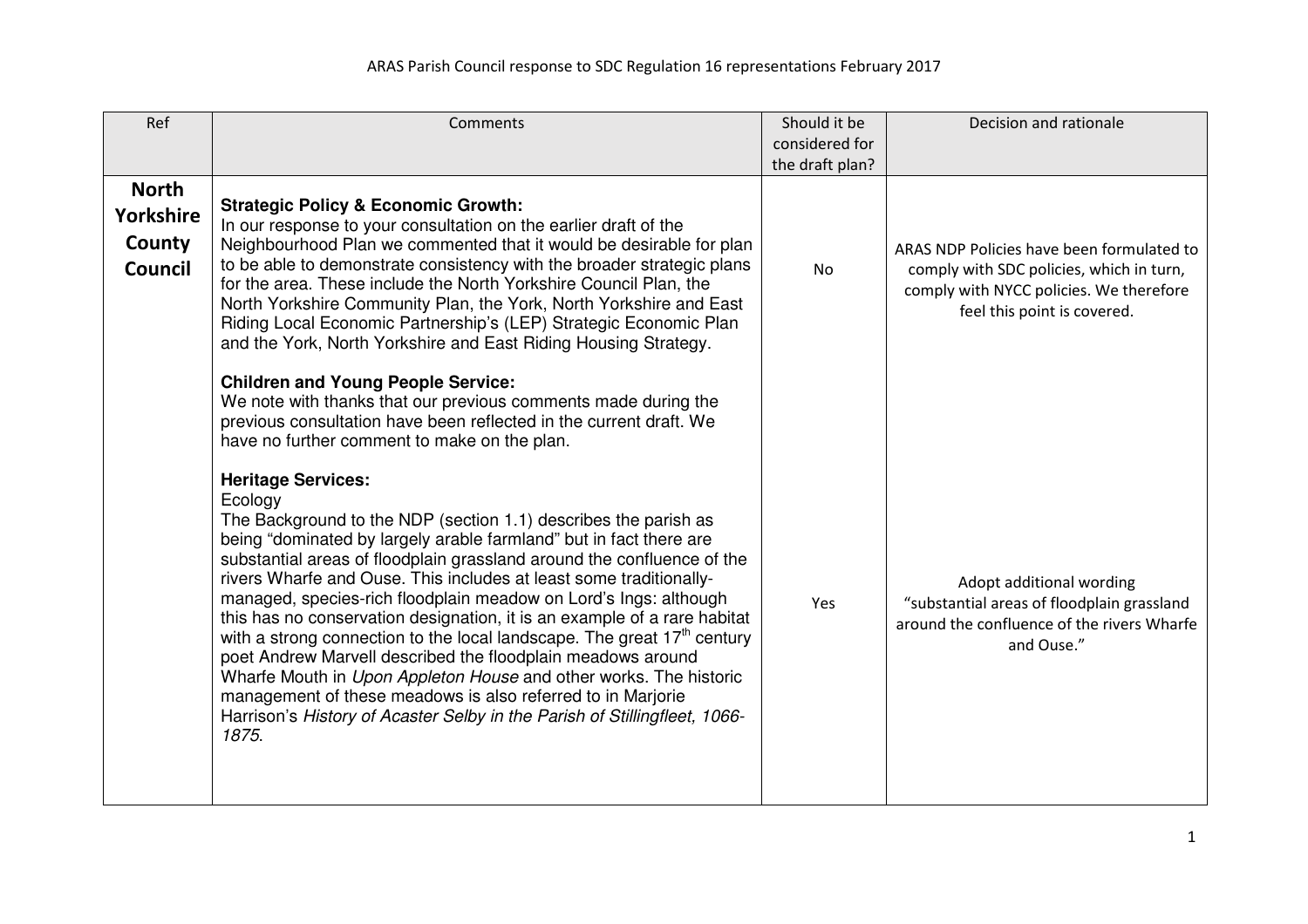| Ref         | Comments                                                                                                                                                                                                                                                                                                                                                                                                                                                                                                                                                       | Should it be<br>considered for<br>the draft plan? | Decision and rationale                                                                                          |
|-------------|----------------------------------------------------------------------------------------------------------------------------------------------------------------------------------------------------------------------------------------------------------------------------------------------------------------------------------------------------------------------------------------------------------------------------------------------------------------------------------------------------------------------------------------------------------------|---------------------------------------------------|-----------------------------------------------------------------------------------------------------------------|
| <b>NYCC</b> | While section 4.4 of the Plan recognises the importance of the Ouse<br>and Wharfe floodplains as 'green infrastructure corridors', these are<br>mentioned only generically and more explanation of their specific<br>value would be welcome.                                                                                                                                                                                                                                                                                                                   | <b>No</b>                                         | Explanation is provided in the preamble to<br>policy ELH3.                                                      |
|             | Policy ELH2 (Biodiversity) is welcome but I would suggest a minor<br>change of wording. The paragraph beginning "Proposals for<br>development which would", item (c) should simply say "Ancient<br>Woodland and Ancient/Veteran Trees" (i.e. the words "Other types of"<br>are superfluous because woodland has not been itemised elsewhere).                                                                                                                                                                                                                  | Yes                                               | Adopt the correction.                                                                                           |
|             | In Appendix A1 (Green Spaces), the Ings at Acaster Selby are<br>mentioned but are referred to incorrectly as a Site of Special Scientific<br>Interest; they are not. Wharfe Ings is a Site of Importance for Nature<br>Conservation (SINC), but Lord's Ings to the north has no designation.<br>There is one other SINC in the Parish, at Brockett Wood while<br>Sicklebit Wood is a potential SINC. Details of the site boundaries<br>should be available from Selby District Council or can be provided by<br>North & East Yorkshire Ecological Data Centre. | Yes                                               | Adopt the correction to the Ings at Acaster<br>Selby as a SINC.                                                 |
|             | Landscape                                                                                                                                                                                                                                                                                                                                                                                                                                                                                                                                                      |                                                   |                                                                                                                 |
|             | Generally, it is considered that this is a good neighbourhood plan.                                                                                                                                                                                                                                                                                                                                                                                                                                                                                            |                                                   |                                                                                                                 |
|             | Terminology<br>On page 13 in Objective 2 the term "countryside character" could be<br>changed to 'landscape character' to more explicitly include the whole<br>plan area.                                                                                                                                                                                                                                                                                                                                                                                      | No                                                | Part one of Objective 2 is about protecting<br>and enhancing the countryside element of<br>our local landscape. |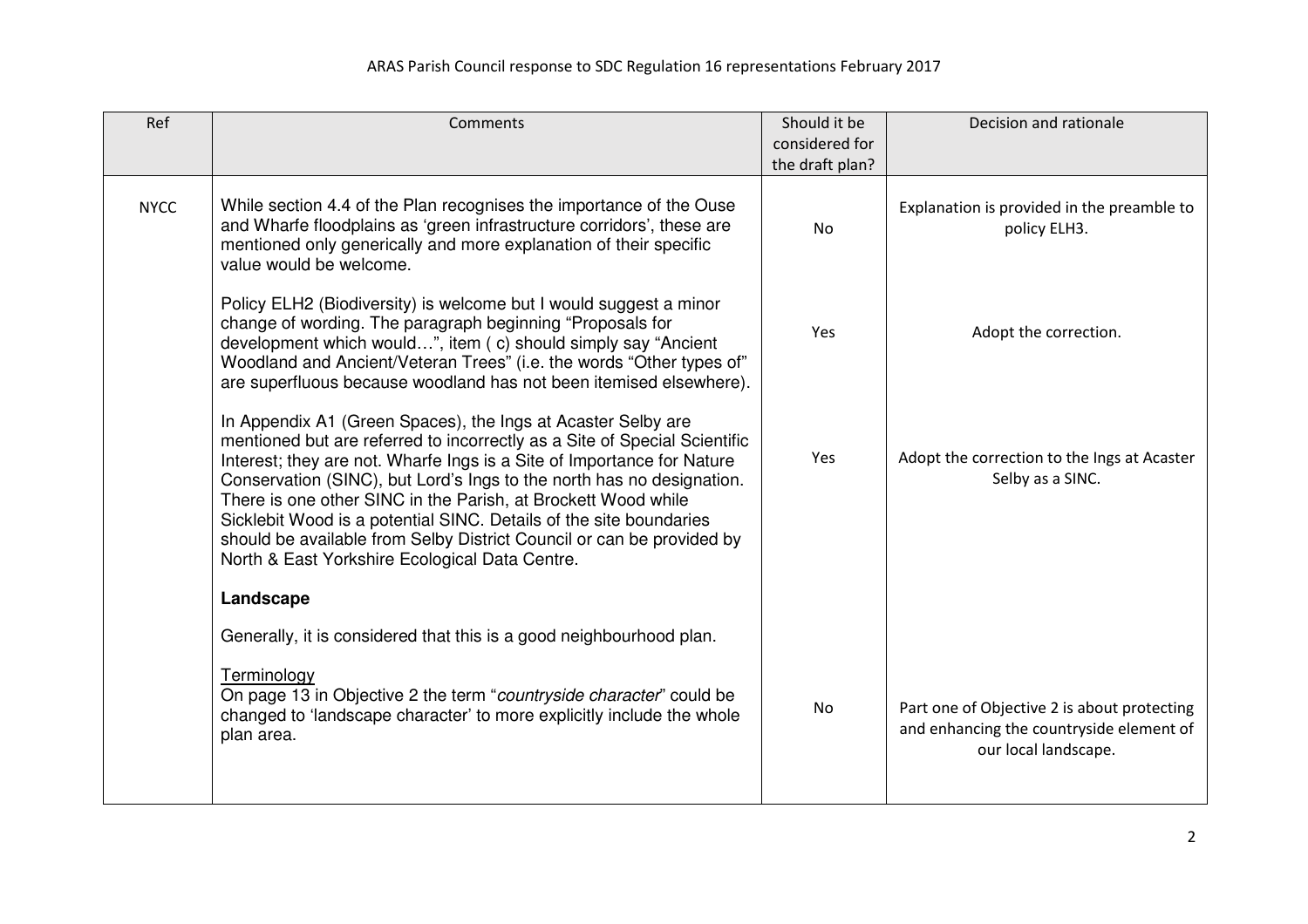| Ref         | <b>Comments</b>                                                                                                                                                                                                                                                                                                                                                                                                                                                                                                                                                                                                                                                                                                                                                                                                                                                                                                                                                                                                                                                                                                                                                                                                                                                                                                                                                                                                          | Should it be<br>considered for<br>the draft plan? | Decision and rationale        |
|-------------|--------------------------------------------------------------------------------------------------------------------------------------------------------------------------------------------------------------------------------------------------------------------------------------------------------------------------------------------------------------------------------------------------------------------------------------------------------------------------------------------------------------------------------------------------------------------------------------------------------------------------------------------------------------------------------------------------------------------------------------------------------------------------------------------------------------------------------------------------------------------------------------------------------------------------------------------------------------------------------------------------------------------------------------------------------------------------------------------------------------------------------------------------------------------------------------------------------------------------------------------------------------------------------------------------------------------------------------------------------------------------------------------------------------------------|---------------------------------------------------|-------------------------------|
| <b>NYCC</b> | Employment development in the landscape<br>In relation to text on development on page 13 Objective 4 and page<br>61 the addition of some positive guidance could be helpful. Overall,<br>employment development is a low key aspect of the plan, with small<br>scale development preferred, but proposals that have greater impact<br>on the plan area could come up in future, or undesirable cumulative<br>effects could result from small scale ad hoc development . A<br>masterplan for the airfield, where there could be particular issues, was<br>previously suggested, but alternatively text could be inserted to<br>generally promote sustainable employment development and<br>associated enhancement on the former airfield or elsewhere e.g.<br>Sustainable development proposals will be welcomed that<br>demonstrate high quality design sensitive to the landscape character<br>of the area such as; retention of significant landscape features or<br>restoration of lost features, multifunctional green infrastructure mindful<br>of ecological and sustainable transport connectivity across the site to<br>surrounding areas, structure planting, appropriate plant choice using<br>native plants from local provenance where specified, and general use<br>of recessive colours and non-reflective surface finishes for buildings<br>and structures to increase integration with local landscape'. | Yes                                               | Adopt the proposed paragraph. |
|             | Inclusion of the airfield or other current industrial sites on proposals<br>maps would be helpful.<br>Landscape character                                                                                                                                                                                                                                                                                                                                                                                                                                                                                                                                                                                                                                                                                                                                                                                                                                                                                                                                                                                                                                                                                                                                                                                                                                                                                                |                                                   |                               |
|             | On page 22 "the wider Vale of York regional character area" should be<br>'national character area' (the NCA profiles are published by Natural<br>England).                                                                                                                                                                                                                                                                                                                                                                                                                                                                                                                                                                                                                                                                                                                                                                                                                                                                                                                                                                                                                                                                                                                                                                                                                                                               | Yes                                               | Adopt the correction.         |
|             |                                                                                                                                                                                                                                                                                                                                                                                                                                                                                                                                                                                                                                                                                                                                                                                                                                                                                                                                                                                                                                                                                                                                                                                                                                                                                                                                                                                                                          |                                                   |                               |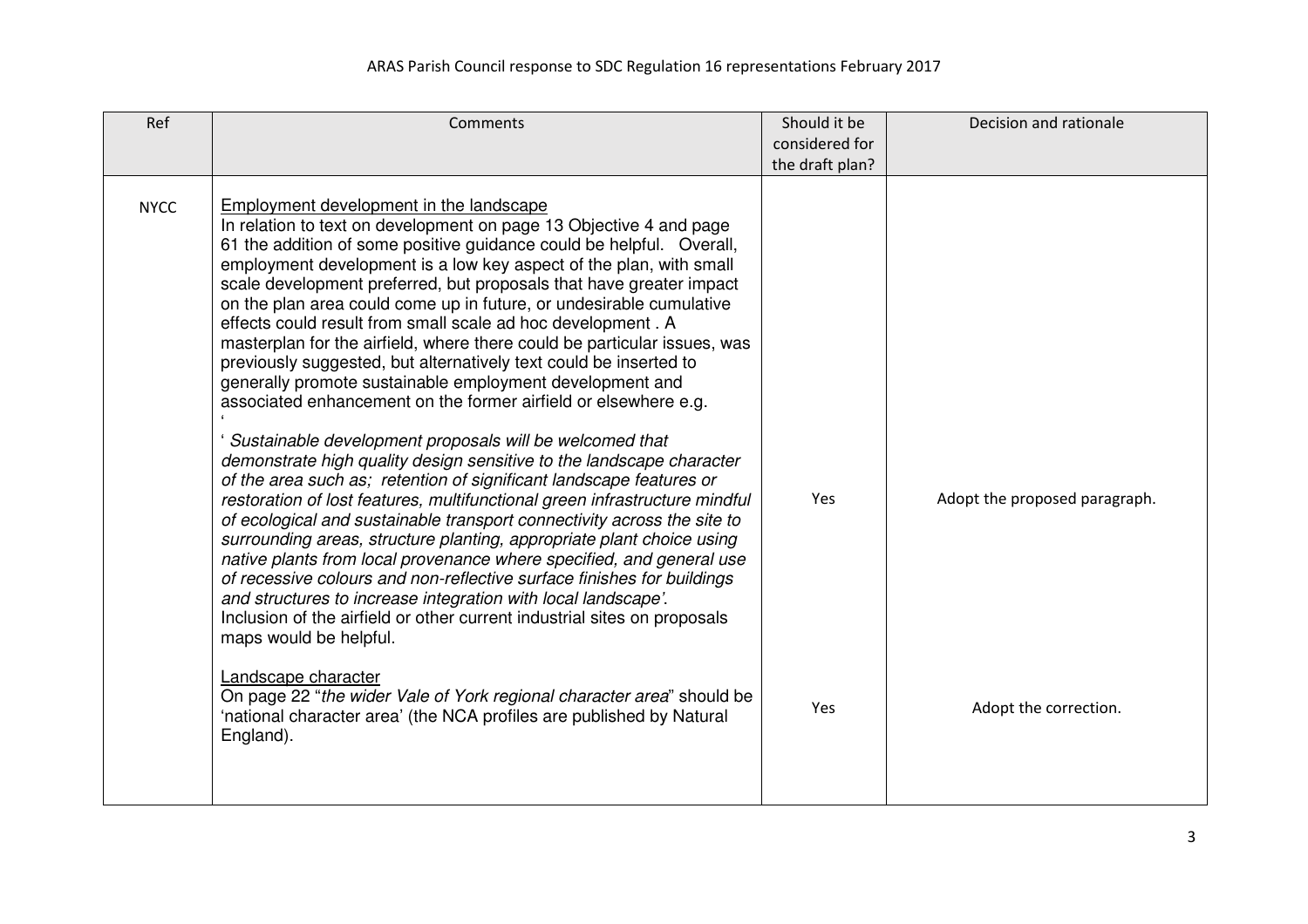| Ref         | Comments                                                                                                                                                                                                                                                                                                                                                                                                                                                   | Should it be    | Decision and rationale                                                                                                                                                                 |
|-------------|------------------------------------------------------------------------------------------------------------------------------------------------------------------------------------------------------------------------------------------------------------------------------------------------------------------------------------------------------------------------------------------------------------------------------------------------------------|-----------------|----------------------------------------------------------------------------------------------------------------------------------------------------------------------------------------|
|             |                                                                                                                                                                                                                                                                                                                                                                                                                                                            | considered for  |                                                                                                                                                                                        |
|             |                                                                                                                                                                                                                                                                                                                                                                                                                                                            | the draft plan? |                                                                                                                                                                                        |
| <b>NYCC</b> | On page 43 the character of other parts of the village is not shown i.e.<br>where they are not 'Main Street' or 'The Greens' - all areas have<br>character.                                                                                                                                                                                                                                                                                                | <b>No</b>       | The map needs to be viewed in conjunction<br>with the text in A2.                                                                                                                      |
|             | <b>Local Highway Authority Response:</b>                                                                                                                                                                                                                                                                                                                                                                                                                   |                 |                                                                                                                                                                                        |
|             | The Local Highway Authority had requested engagement with the<br>Neighbourhood Plan team within its consultation response to the<br>Appleton Roebuck with Acaster Selby Neighbourhood Development<br>Draft Plan. This was to have enabled detailed discussions over any<br>policies which have highway and transportation considerations. To<br>my knowledge no discussions have taken place.                                                              |                 | Comment noted.<br>However, LHA has been consulted at all<br>stages and SDC Policy Officer Tom Ridley<br>has spoken to the LHA on several occasions<br>regarding the NDP.               |
|             | <b>Policy ref - ELH 3 Green Corridors</b><br>Policy ELH 3 identifies local green corridors, which give specific<br>mentioned to roadside grass verges.<br>The policy needs to<br>acknowledge the need for highway infrastructure within the green<br>corridors and the potential for future amendments to the highway<br>which can, in most circumstances, be delivered using the LHA's<br>powers.                                                         |                 | Insert additional wording to ELH3.                                                                                                                                                     |
|             | Policy ref - H1 New Housing Development Design and Scale<br>Policy H1 identifies that new developments are located to minimise<br>through traffic in Appleton Roebuck village. It should be noted in<br>terms of capacity the scale of development proposed is small and<br>therefore will have little impact on the capacity of the surrounding road<br>network. It is unclear how this is justified by the National Planning<br>Policy Framework (NPPF). | <b>No</b>       | The policy as a whole embraces the NPPF.<br>The reference to "through traffic" reflects<br>an important local issue which adds to the<br>detail of the NPPF and is not contrary to it. |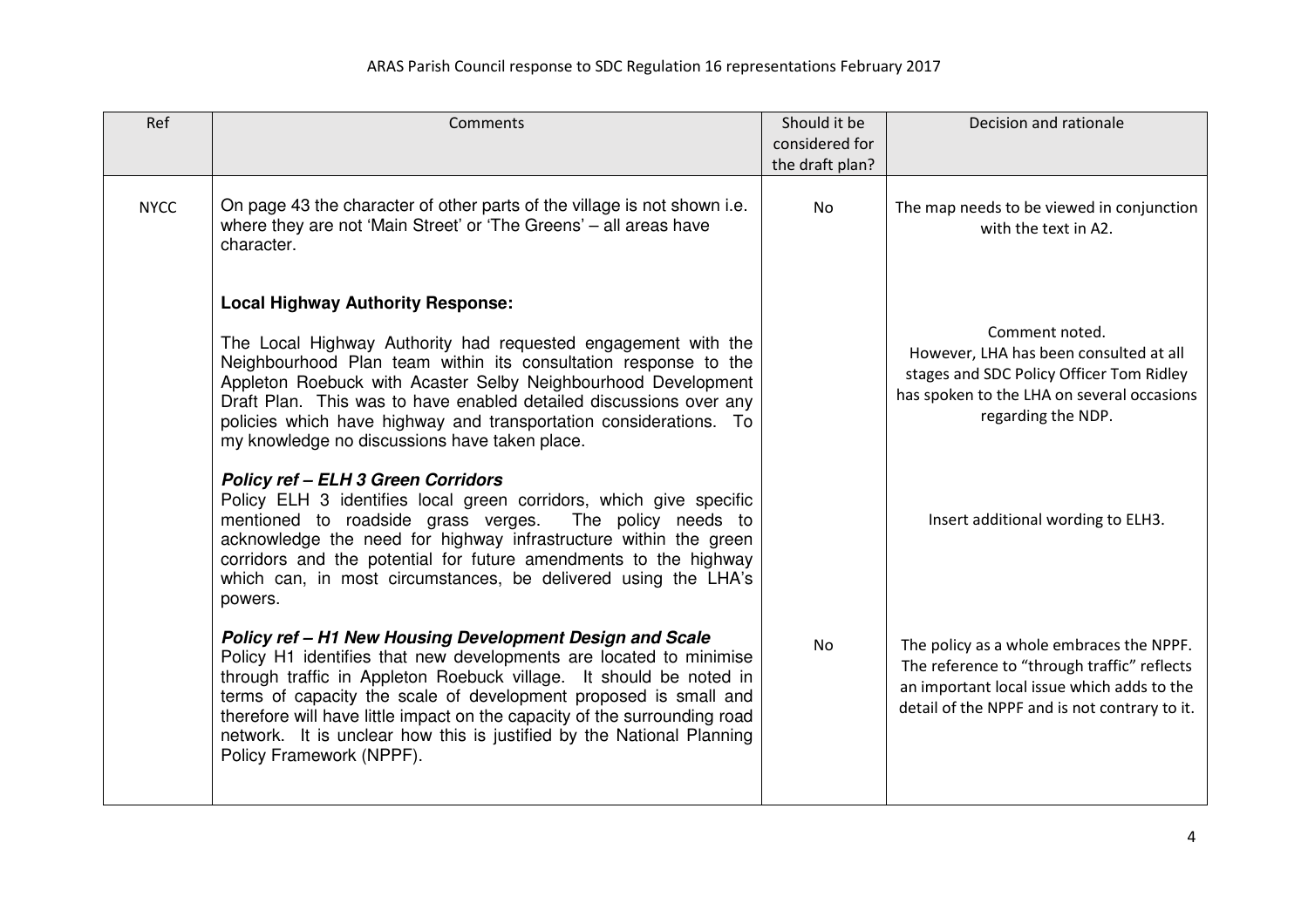| Ref         | Comments                                                                                                                                                                                                                                                                                                                                                                                                                                     | Should it be<br>considered for | Decision and rationale                                                                                                                                                                                                                                                   |
|-------------|----------------------------------------------------------------------------------------------------------------------------------------------------------------------------------------------------------------------------------------------------------------------------------------------------------------------------------------------------------------------------------------------------------------------------------------------|--------------------------------|--------------------------------------------------------------------------------------------------------------------------------------------------------------------------------------------------------------------------------------------------------------------------|
|             |                                                                                                                                                                                                                                                                                                                                                                                                                                              | the draft plan?                |                                                                                                                                                                                                                                                                          |
| <b>NYCC</b> | <b>Policy ref - H3 Car Parking</b><br>Policy H3 identifies minimum levels of onsite parking for new<br>developments which is in line with the Local Highways Authorities<br>parking standards. Policy H3 also identifies that car parking spaces<br>must be suitable for the average family size car, the LHA would not be<br>able to support car parking dimensional requirements that are not in<br>accordance with its parking standards. | <b>No</b>                      | Comment noted. But reference to the size<br>of parking spaces is in response to<br>inadequate sized spaces provided on<br>previous developments. This has resulted in<br>problematic 'on street' parking. This policy<br>adds to and does not conflict with the<br>NPPF. |
|             | <b>Policy ref - WB1 Re-Use of Redundant Buildings</b><br>The Local Highway Authority would request that "Increases in the<br>levels of road traffic which can be demonstrated to cause disruption to<br>neighbouring properties" be reworded to reflect NPPF.                                                                                                                                                                                |                                | Comment noted. However, re-wording<br>would simply repeat the NPPF in terms of<br>speaking about minimising conflict<br>between traffic, cyclists and pedestrians /<br>avoiding street clutter.                                                                          |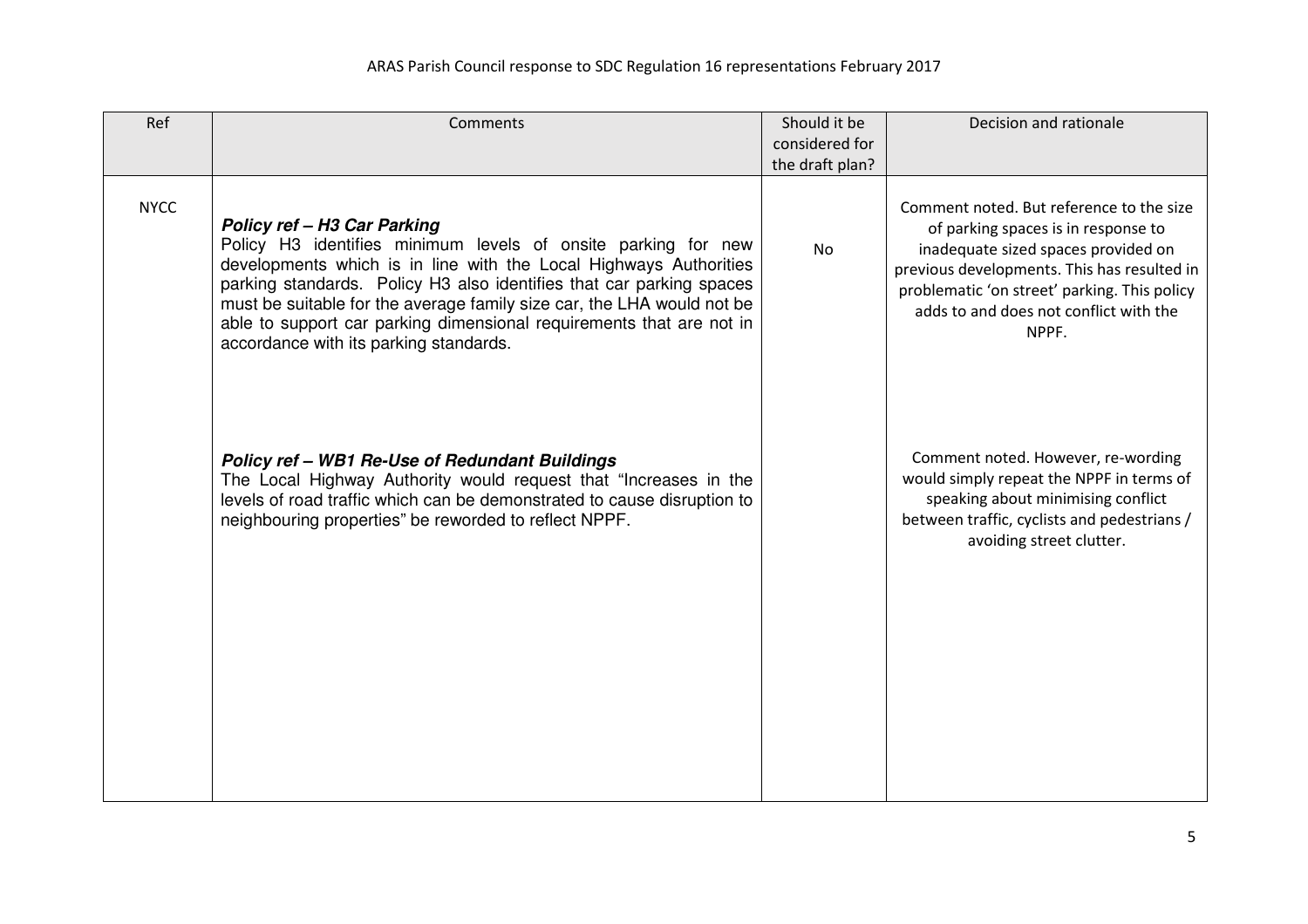| Ref        | Comments                                                                      | Should it be<br>considered for | Decision and rationale                      |
|------------|-------------------------------------------------------------------------------|--------------------------------|---------------------------------------------|
|            |                                                                               | the draft plan?                |                                             |
| <b>NFU</b> |                                                                               |                                |                                             |
|            | Thank you for the opportunity to comment further on the Appleton              |                                | Comments noted.                             |
|            | Roebuck and Acaster Selby Neighbourhood Development Plan. I write in the      |                                |                                             |
|            | capacity of local representative of the National Farmers' Union in the North  |                                |                                             |
|            | East Region with particular interest in planning and economic development     |                                |                                             |
|            | in rural areas.                                                               |                                |                                             |
|            |                                                                               |                                |                                             |
|            | In order to encourage growth and enterprise within the village suitable       |                                |                                             |
|            | conditions should be placed on occupancy of a proportion of residential       |                                |                                             |
|            | dwellings. Such conditions should be used to ensure accommodation is          |                                |                                             |
|            | available within the community for local businesses, such as agricultural     |                                |                                             |
|            | enterprise. Not only to ensure a reliable source of labour it also encourages |                                |                                             |
|            | workers to integrate into the community within which they work.               |                                |                                             |
|            |                                                                               |                                |                                             |
|            | 3.1 Vision for the Future                                                     |                                |                                             |
|            | Whilst small enterprises may flourish in the parish it is important that high |                                | Since the initial questionnaire high speed  |
|            | speed broadband coverage is uniform across the parish and rural businesses    |                                | broadband has been installed in the parish. |
|            | are able to diversify utilising high speed communications. As highlighted by  |                                |                                             |
|            | your survey, adequate broadband and mobile phone coverage were                |                                |                                             |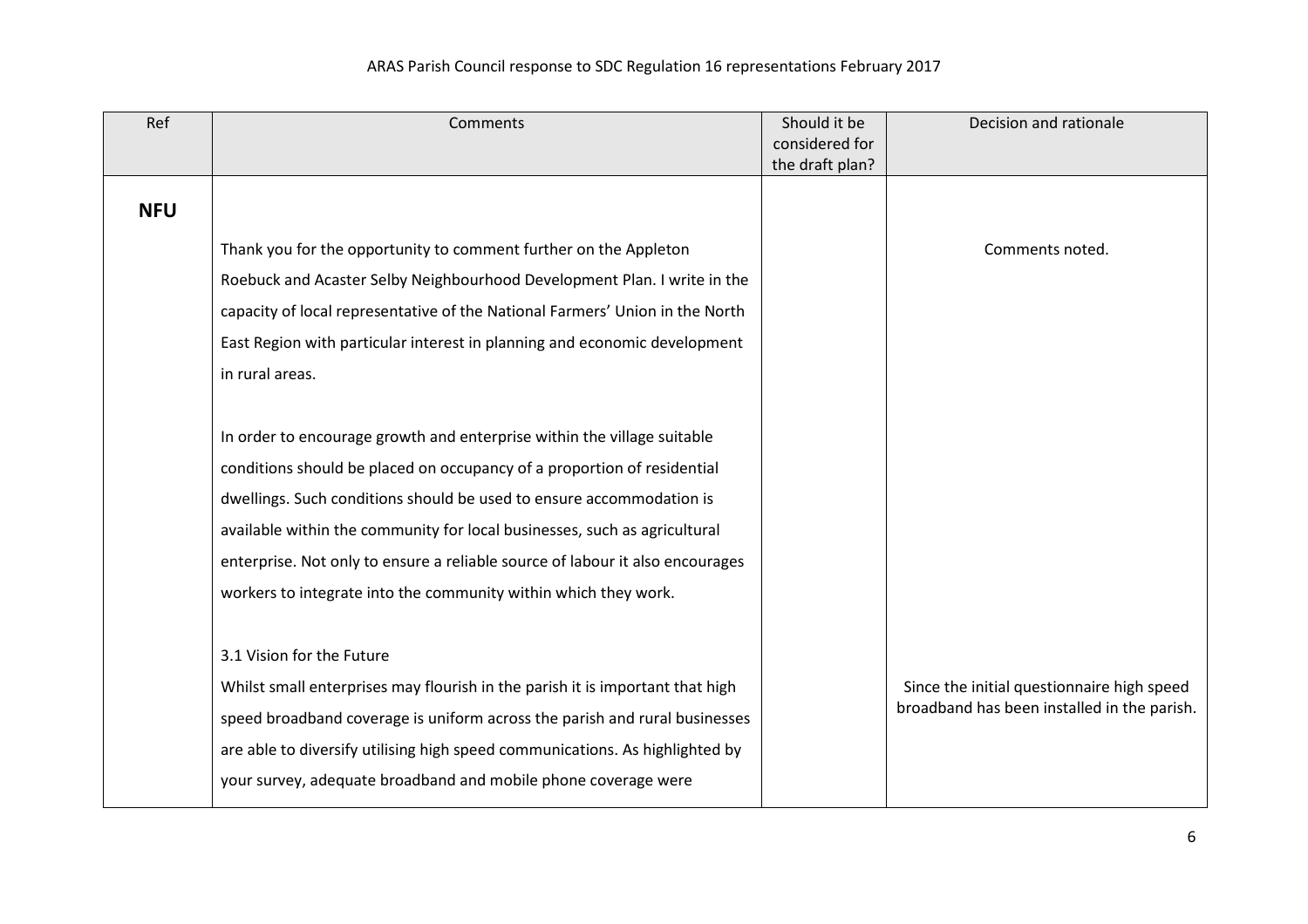| Ref        | Comments                                                                         | Should it be                      | Decision and rationale |
|------------|----------------------------------------------------------------------------------|-----------------------------------|------------------------|
|            |                                                                                  | considered for<br>the draft plan? |                        |
|            | highlighted as major constraints on businesses, alongside transport,             |                                   |                        |
| <b>NFU</b> | premises and planning policy.                                                    |                                   |                        |
|            |                                                                                  |                                   |                        |
|            | <b>Farm Diversification</b>                                                      |                                   |                        |
|            | We welcome the objective to support farm diversification as this helps           |                                   |                        |
|            | improve the long term viability of agricultural businesses whilst also having    |                                   | Comments noted.        |
|            | wider benefits for the local economy. Furthermore, through allowing re-use       |                                   |                        |
|            | of existing farm buildings as part of diversification it enables preservation of |                                   |                        |
|            | the rural landscape avoiding the new for new build. However, modern              |                                   |                        |
|            | farming practices necessitate a certain amount of new development which          |                                   |                        |
|            | should be looked upon favourably if justified as part of the existing business.  |                                   |                        |
|            |                                                                                  |                                   |                        |
|            | Green Infrastructure                                                             |                                   |                        |
|            | With regards to flood alleviation strategies, natural flood management can       |                                   | Comments noted.        |
|            | be incorporated into wider schemes to help reduce flood risk though this         |                                   |                        |
|            | should be seen as a method of supplementing more traditional hard                |                                   |                        |
|            | engineering structures. If Natural Flood Management methods are to be            |                                   |                        |
|            | used, early engagement with relevant land owners is to be encouraged. The        |                                   |                        |
|            | long term implications also need to be considered in terms of maintenance        |                                   |                        |
|            | and liabilities.                                                                 |                                   |                        |
|            |                                                                                  |                                   |                        |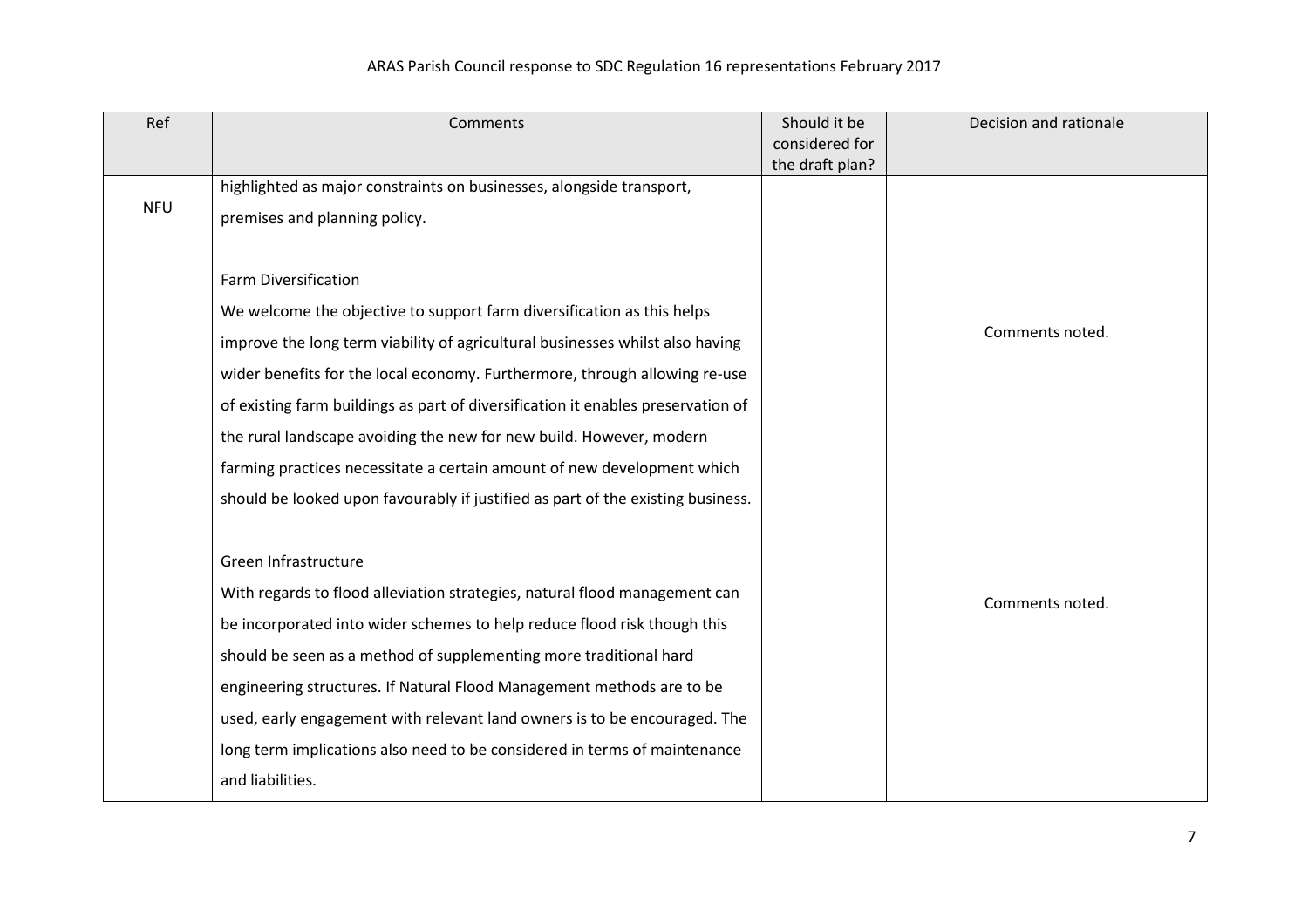| Ref                                                     | Comments                                                                                                                                                                                                                                                                                                                                                                                                                                                                                                                                                                                                                               | Should it be<br>considered for | Decision and rationale |
|---------------------------------------------------------|----------------------------------------------------------------------------------------------------------------------------------------------------------------------------------------------------------------------------------------------------------------------------------------------------------------------------------------------------------------------------------------------------------------------------------------------------------------------------------------------------------------------------------------------------------------------------------------------------------------------------------------|--------------------------------|------------------------|
|                                                         |                                                                                                                                                                                                                                                                                                                                                                                                                                                                                                                                                                                                                                        | the draft plan?                |                        |
| <b>NFU</b>                                              | Maintaining Agricultural Land<br>We note the importance placed on Best and Most Versatile agricultural<br>land. We would hope that this is of paramount importance when assessing<br>the feasibility of any development. The preservation of rural land is vital in<br>ensuring the sustainability of the rural economy and therefore the economy<br>of the area as a whole. Great importance should be placed on securing the<br>long term security of best and most versatile agricultural land as such land is<br>not only an asset for the landowner but also the wider economy in meeting<br>food production needs.               |                                | Comments noted.        |
| <b>Samuel</b><br><b>Smiths</b><br>Old<br><b>Brewery</b> | Page 29, para 4.5.1<br>I note that the definition of 'small scale development' is proposed to be<br>adopted from Selby District Council as being under 10 units. This is in the<br>face of the residents expressing an overwhelming preference within the<br>Residential Survey, for housing schemes to be limited to 5 units or less, and<br>no apparent policy basis for such a threshold.<br>I object to the adoption of the 10 unit threshold for the following reasons.<br>Firstly, definition of 10 units or fewer which appears to be used by Selby<br>District Council is not, as far as I am aware, defined within either the |                                |                        |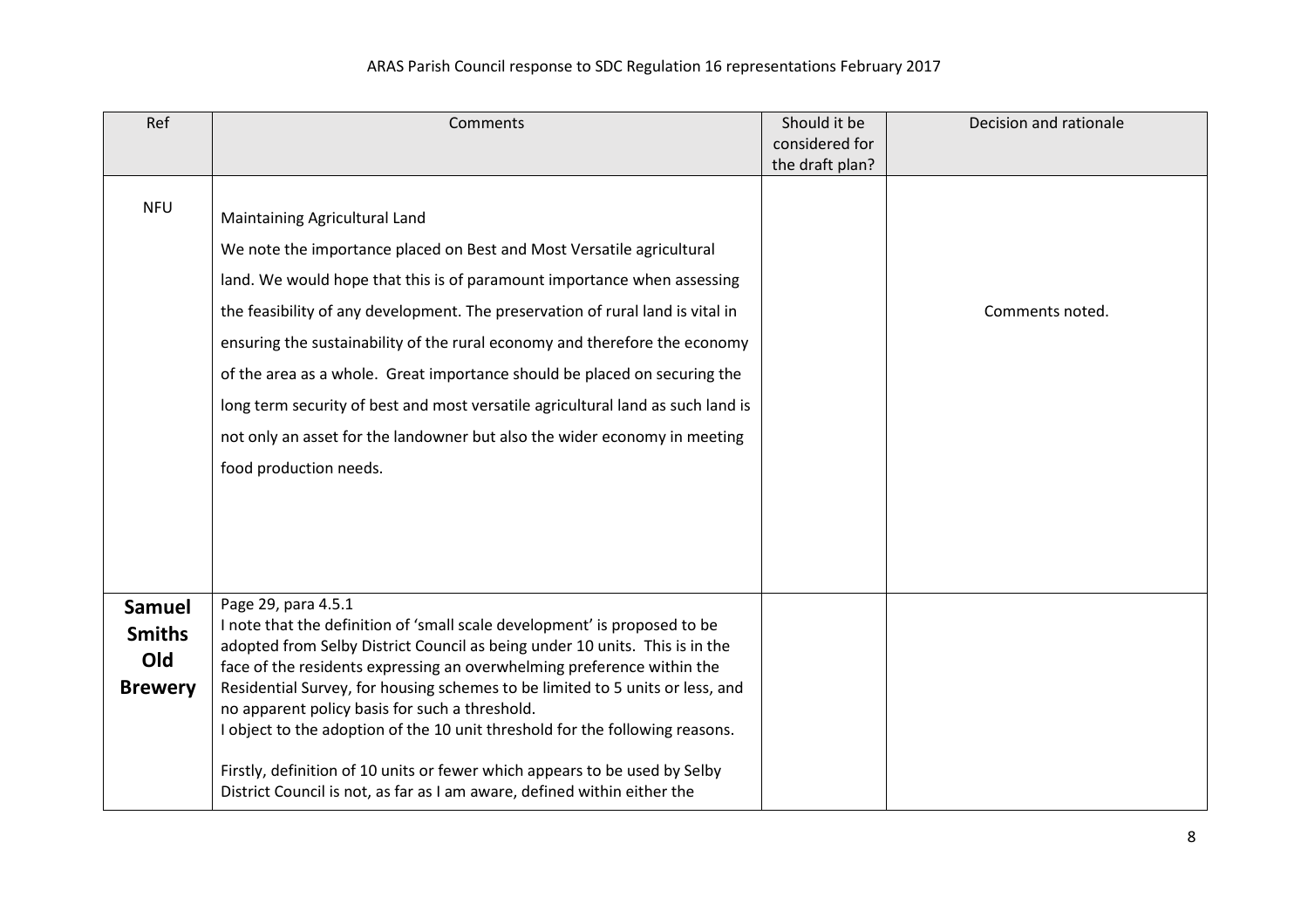| Ref  | Comments                                                                                                                                                                                                                                                                                                                                                                                                                                                                                                                                                                                                                                                                                                                                                                                                                                                                                                      | Should it be    | Decision and rationale                                                                                                                                                                                                                                                                                                                                                                                                                     |
|------|---------------------------------------------------------------------------------------------------------------------------------------------------------------------------------------------------------------------------------------------------------------------------------------------------------------------------------------------------------------------------------------------------------------------------------------------------------------------------------------------------------------------------------------------------------------------------------------------------------------------------------------------------------------------------------------------------------------------------------------------------------------------------------------------------------------------------------------------------------------------------------------------------------------|-----------------|--------------------------------------------------------------------------------------------------------------------------------------------------------------------------------------------------------------------------------------------------------------------------------------------------------------------------------------------------------------------------------------------------------------------------------------------|
|      |                                                                                                                                                                                                                                                                                                                                                                                                                                                                                                                                                                                                                                                                                                                                                                                                                                                                                                               | considered for  |                                                                                                                                                                                                                                                                                                                                                                                                                                            |
|      |                                                                                                                                                                                                                                                                                                                                                                                                                                                                                                                                                                                                                                                                                                                                                                                                                                                                                                               | the draft plan? |                                                                                                                                                                                                                                                                                                                                                                                                                                            |
| SSOB | adopted Development Plan policy or any relevant Glossary of Terms. The<br>conformity of references cited below policy H1 have been assessed in this<br>regard.                                                                                                                                                                                                                                                                                                                                                                                                                                                                                                                                                                                                                                                                                                                                                |                 |                                                                                                                                                                                                                                                                                                                                                                                                                                            |
|      | Whilst the definition of 'major' and 'minor' applications for development<br>management purposes is set nationally at 10 dwellings, this has little<br>bearing on the proper planning of small rural settlements such as Appleton<br>Roebuck. This definition is an administrative tool for the development<br>management process, rather than having any relevance to the<br>neighbourhood planning process.                                                                                                                                                                                                                                                                                                                                                                                                                                                                                                 |                 |                                                                                                                                                                                                                                                                                                                                                                                                                                            |
|      | I am aware that a 10 unit threshold is used in the calculation of affordable<br>housing contributions, and has been used in the assessment of allocated<br>and committed residential sites, however these neither prevent sites<br>smaller than 10 units coming forward in locations such as Appleton<br>Roebuck. They are District wide tools which have limited relevance to the<br>issues raised in creating a Neighbourhood Plan for a small rural settlement.<br>Whilst policies dealing with DSV status provide for 'limited growth' of these<br>settlements, those policies apply to 18 separate DSV settlements<br>throughout the District, each with their own character sustainability<br>characteristics and physical ability to support development. The definition<br>of 'limited growth' is not set out in the Core Strategy Local Plan and<br>therefore the NDP cannot be in conflict with it. |                 | The Reg14 draft was amended from 5 to 10<br>units on advice from SDC prior to the Reg14<br>consultation. We would be more than<br>happy to have the original figure of 5 units<br>re-instated, if that is appropriate, and does<br>not conflict (as is suggested) with SDC or<br>national policy. This would be in line with<br>residents' wishes as expressed through<br>consultation and engagement prior to the<br>Reg14 consultation." |
|      | Consequently, the arbitrary adoption of the 10 dwelling threshold is<br>inappropriate.                                                                                                                                                                                                                                                                                                                                                                                                                                                                                                                                                                                                                                                                                                                                                                                                                        |                 |                                                                                                                                                                                                                                                                                                                                                                                                                                            |
|      | Secondly, the survey data collected at page 60 of the NDP shows that there<br>are very strong views expressed from local residents in support of a<br>threshold of less than 5 dwellings. The NDP itself acknowledges that this                                                                                                                                                                                                                                                                                                                                                                                                                                                                                                                                                                                                                                                                               |                 |                                                                                                                                                                                                                                                                                                                                                                                                                                            |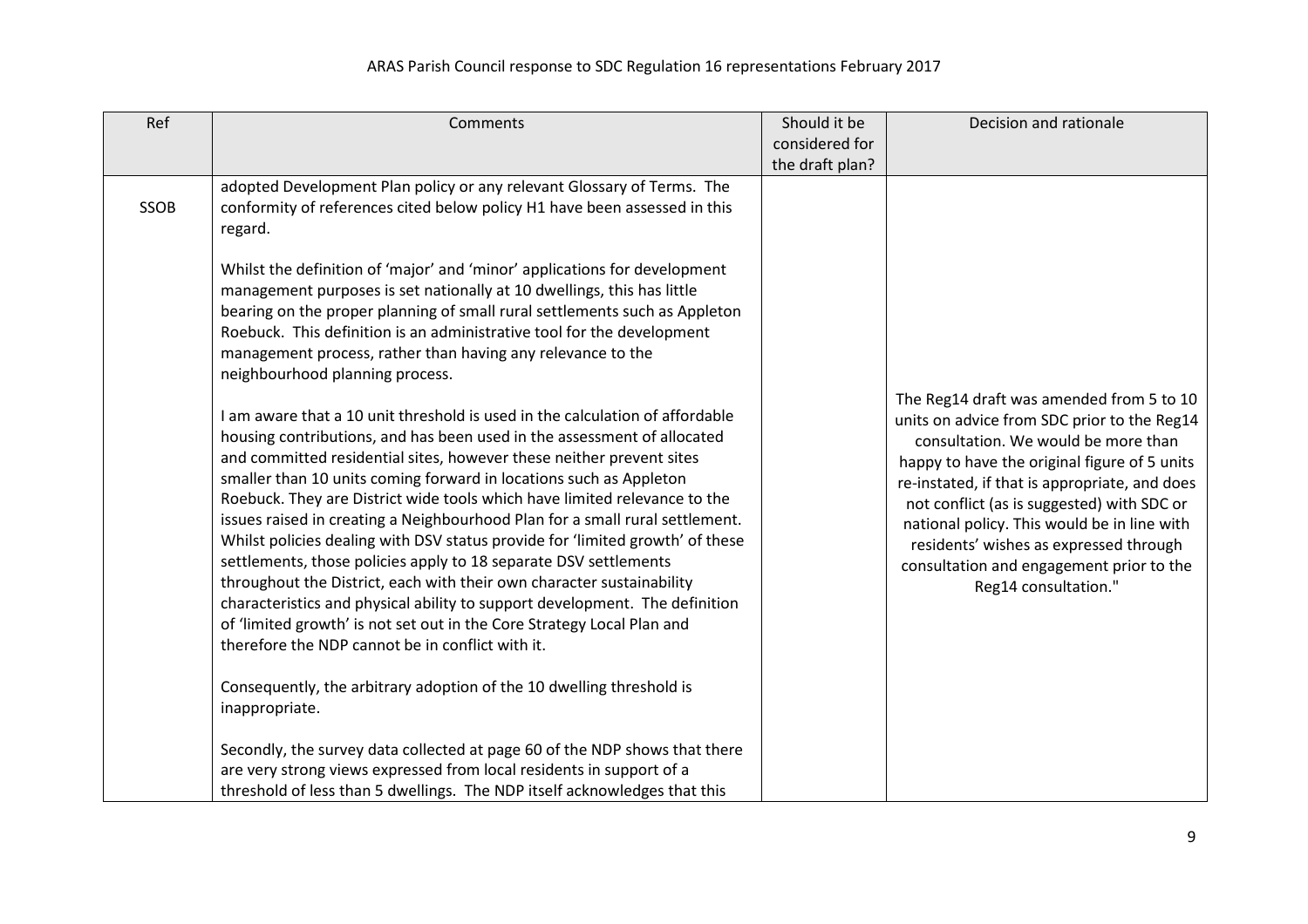| Ref  | Comments                                                                                                                                                                                                                                                                                                                                                                                                                                                                                          | Should it be<br>considered for | Decision and rationale |
|------|---------------------------------------------------------------------------------------------------------------------------------------------------------------------------------------------------------------------------------------------------------------------------------------------------------------------------------------------------------------------------------------------------------------------------------------------------------------------------------------------------|--------------------------------|------------------------|
|      |                                                                                                                                                                                                                                                                                                                                                                                                                                                                                                   | the draft plan?                |                        |
| SSOB | preference is 'overwhelming' however appears to adopt the 10 dwelling<br>threshold 'in order to comply with SDC policy.'<br>The underlying purpose of the Neighbourhood Plan process is to provide<br>tailored and locally supported policies, which seek to guide and shape<br>development within the Neighbourhood Plan area. Policy SP2 of the Core<br>Strategy provides for:<br>'some scope for additional residential and small scale employment growth to<br>support rural sustainability.' |                                |                        |
|      | The overwhelming locally expressed preference for defining 'additional<br>residential' for these purposes is well evidenced within the Residents Survey<br>at a level below 5 dwellings.                                                                                                                                                                                                                                                                                                          |                                |                        |
|      | One of the fundamental requirements of the neighbourhood planning<br>process is that the policies and plans are required to secure the support of<br>the wider community and reflect their concerns and ambitions for the area.<br>They are also required not to conflict with the Local Plan however, in this<br>case, the only component of the Local Plan that is adopted is the Core<br>Strategy.                                                                                             |                                |                        |
|      | The clearly expressed and recorded views of the overwhelming majority of<br>the residents in the area, have been set aside in order to comply with<br>an unreferenced Selby District Council's 'definition' and policy. The NDP is<br>intended to reflect and express the views of the local population, garner<br>their support and provide a robust and lawful basis upon which to assess<br>proposals. The policy, as currently drafted does not achieve these aims and<br>requirements.       |                                |                        |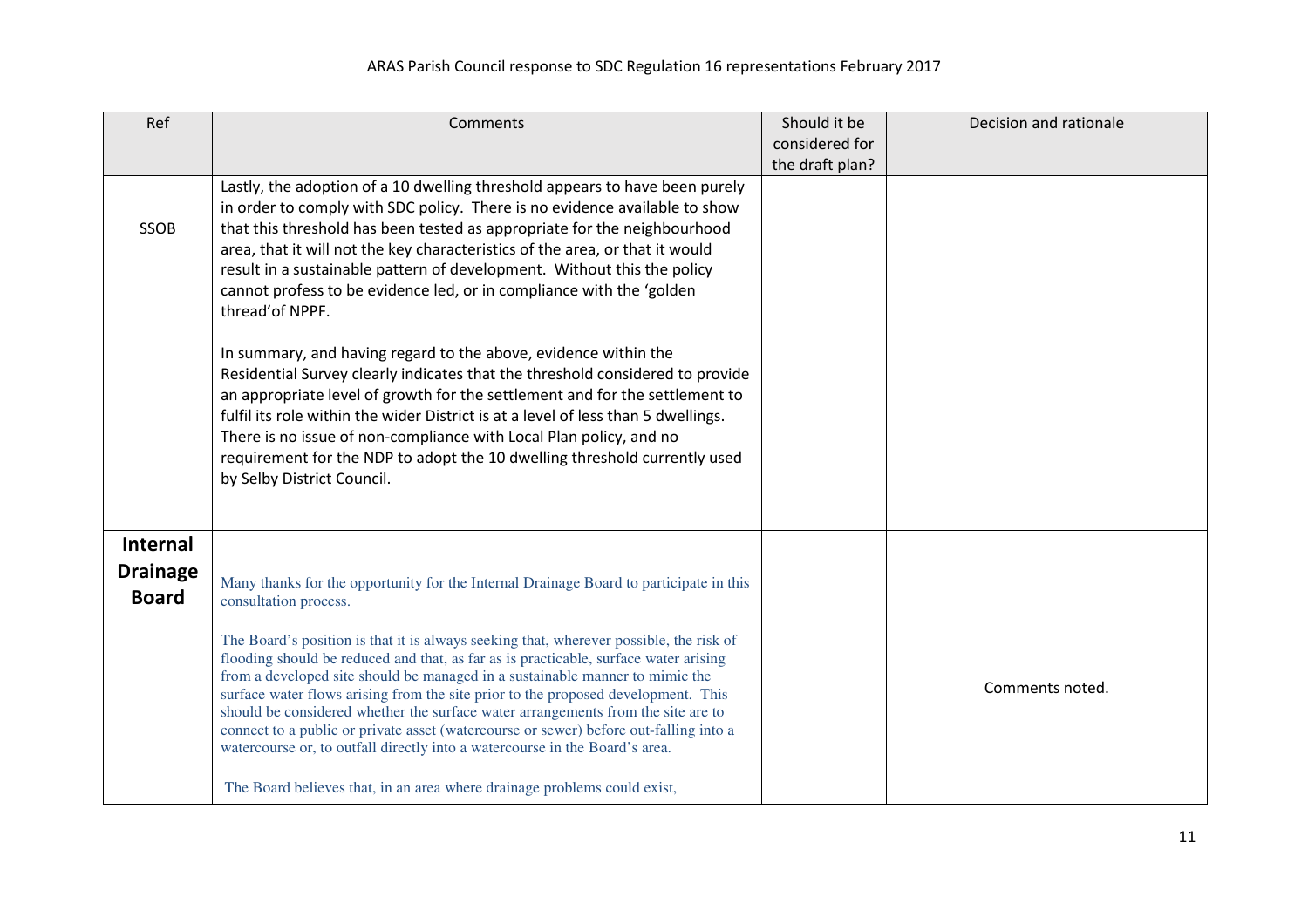| Ref                    | Comments                                                                                                                                                                                                                                                                                                                                                                                                      | Should it be<br>considered for<br>the draft plan? | Decision and rationale |
|------------------------|---------------------------------------------------------------------------------------------------------------------------------------------------------------------------------------------------------------------------------------------------------------------------------------------------------------------------------------------------------------------------------------------------------------|---------------------------------------------------|------------------------|
| <b>IDB</b>             | development should not be allowed at any location until the Authority is satisfied<br>that surface water drainage has been satisfactorily provided for. And any approved<br>development should not adversely affect the surface water drainage of the area and<br>amenity of adjacent properties.                                                                                                             |                                                   |                        |
|                        | In addition the Board does not consider that development within Flood Zone 3 is<br>desirable or sustainable in the longer term.                                                                                                                                                                                                                                                                               |                                                   |                        |
|                        | The Board normally focuses on providing responses on individual developments that<br>are either within the Board's drainage district, or are likely to impact on its activities.<br>However, if you would like to provide details of the areas selected for development,<br>that fall within the Board's drainage district, the Board would be happy to consider<br>them and provide comments as appropriate. |                                                   |                        |
| <b>Network</b><br>Rail | Across the country Network Rail is currently carrying out the biggest<br>investment in the railway for over a century. This is to modernise the<br>network in line with increasing demand. Passenger numbers have doubled<br>over the past 20 years, and continue to grow.                                                                                                                                    |                                                   |                        |
|                        | Our railway upgrade plan will deliver improvements to manage and<br>deliver predicted future growth in both passenger and freight traffic, and<br>move us towards our vision of a better railway for better Britain. A key<br>element of this is working closely with our neighbours and communities.                                                                                                         |                                                   | Comments noted.        |
|                        | At this time there are no specific plans for the section of track identified<br>within the Appleton Roebuck with Acaster Selby Neighbourhood<br>Development Plan.<br>We are committed to engaging with all stakeholders should that change in<br>the future and to ensure the views of all parties are heard.                                                                                                 |                                                   |                        |
|                        |                                                                                                                                                                                                                                                                                                                                                                                                               |                                                   |                        |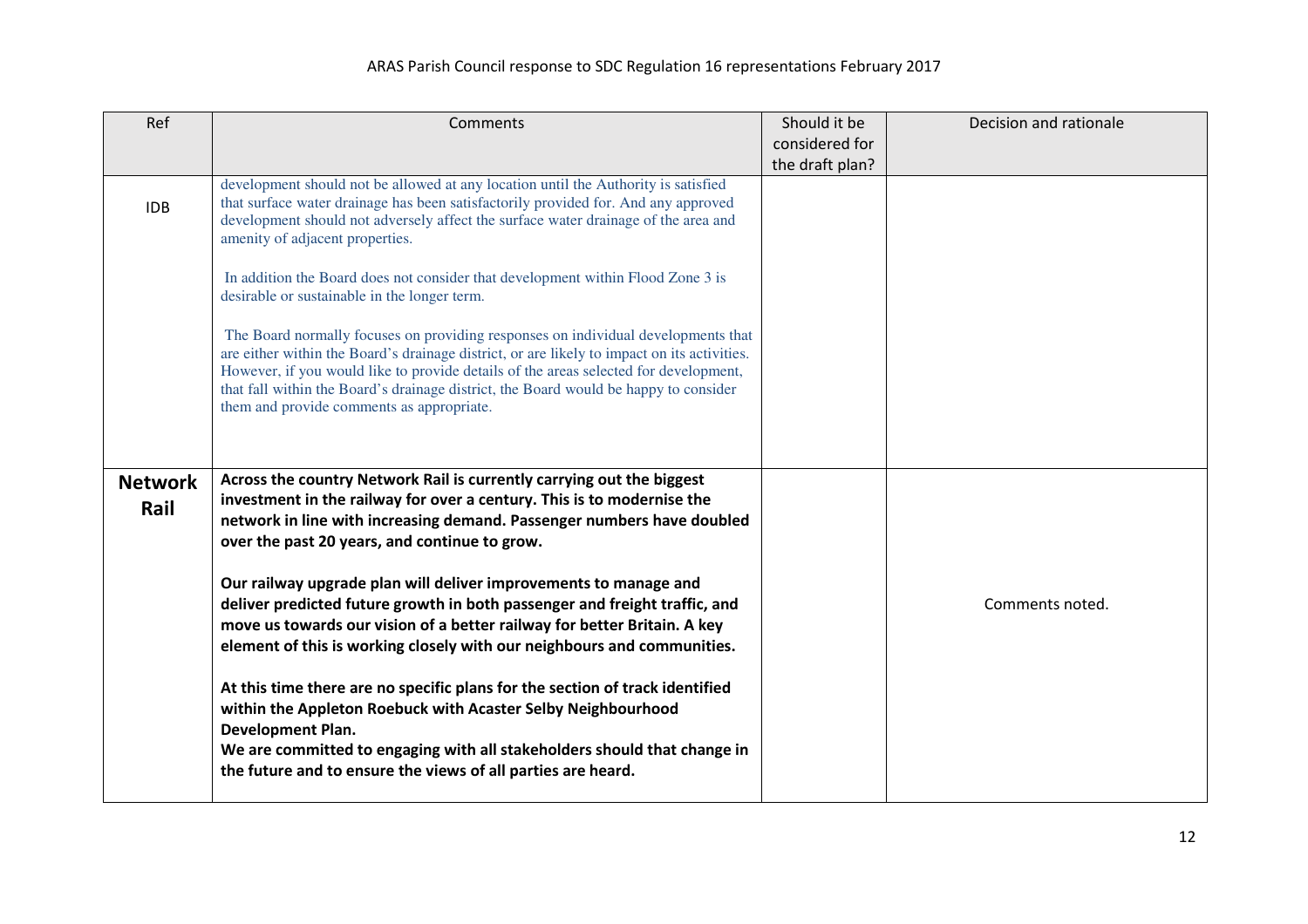| Ref                        | Comments                                                                                                                                                                                                                                                                                | Should it be<br>considered for | Decision and rationale |
|----------------------------|-----------------------------------------------------------------------------------------------------------------------------------------------------------------------------------------------------------------------------------------------------------------------------------------|--------------------------------|------------------------|
|                            |                                                                                                                                                                                                                                                                                         | the draft plan?                |                        |
|                            |                                                                                                                                                                                                                                                                                         |                                |                        |
| <b>Wakefield</b>           | Thank you for consulting Wakefield Council on this Neighbourhood Plan.                                                                                                                                                                                                                  |                                |                        |
| <b>Council</b>             | I can confirm that the Council has no comments with regard to the plan.                                                                                                                                                                                                                 |                                | Comments noted.        |
|                            |                                                                                                                                                                                                                                                                                         |                                |                        |
| <b>Highways</b><br>England | Many thanks for having sent through the latest consultation regarding<br>the Neighbourhood Development Plan for Appleton Roebuck with<br>Acaster.                                                                                                                                       |                                |                        |
|                            | As you will be aware, we continue to work closely with the Local<br>Authority in regards to potential future development and growth in<br>Selby District, and I remained engaged closely in the emerging Local<br>plan consultation process.                                            |                                | Comments noted.        |
|                            | Whilst I have no formal comments at this point in specific regard to<br>the Appleton Roebuck with Acaster proportion of the wider picture on<br>behalf of the Secretary of State for Transport, I would like to offer my<br>thanks again for sending this through and keeping in touch. |                                |                        |
|                            | All the best with the consultation rounds and please don't hesitate to<br>contact me personally in the future.                                                                                                                                                                          |                                |                        |
|                            | Kindest regards                                                                                                                                                                                                                                                                         |                                |                        |
|                            | <b>Simon Jones, Asset Development Manager</b><br>Highways England                                                                                                                                                                                                                       |                                |                        |
|                            |                                                                                                                                                                                                                                                                                         |                                |                        |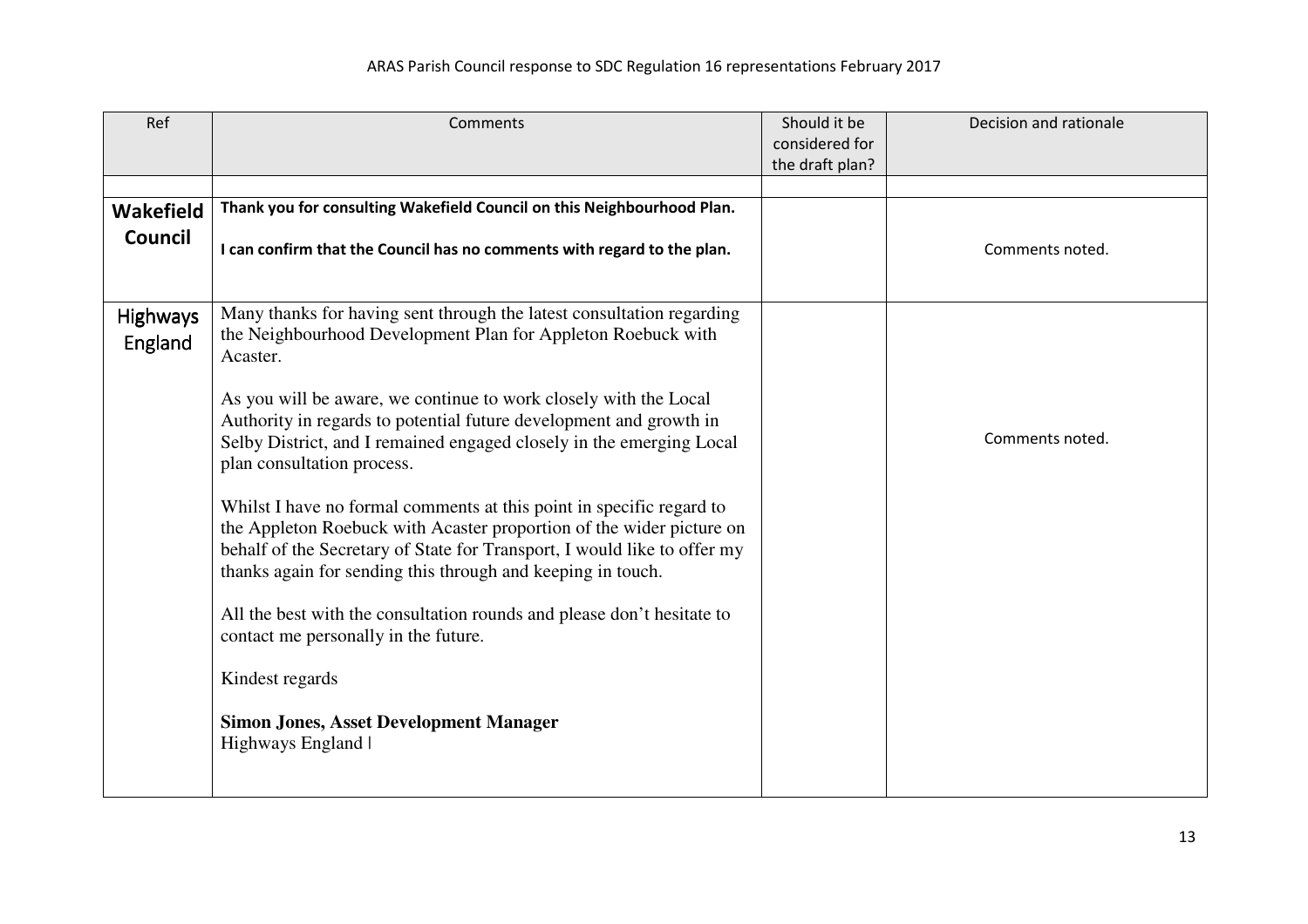| Ref             | Comments                                                                                                    | Should it be    | Decision and rationale |
|-----------------|-------------------------------------------------------------------------------------------------------------|-----------------|------------------------|
|                 |                                                                                                             | considered for  |                        |
|                 |                                                                                                             | the draft plan? |                        |
| <b>Historic</b> | Appleton Roebuck & Acaster Selby Neighbourhood Development                                                  |                 |                        |
| <b>England</b>  | Plan for Appleton Roebuck & Acaster Parish Council                                                          |                 |                        |
|                 | Regulation 16, Neighbourhood Planning (General) Regulations 2012                                            |                 |                        |
|                 | <b>Neighbourhood Plan Submission Consultation</b>                                                           |                 |                        |
|                 |                                                                                                             |                 |                        |
|                 | Thank you for consulting Historic England on the Appleton Roebuck &                                         |                 |                        |
|                 | Acaster Selby Neighbourhood Plan.                                                                           |                 | Comments noted.        |
|                 | We responded to the Pre-submission Consultation for Appleton                                                |                 |                        |
|                 | Roebuck & Acaster Selby Neighbourhood Plan in our letter of 22 July                                         |                 |                        |
|                 | 2016, in which we stated that did not wish to provide comments upon                                         |                 |                        |
|                 | the Plan.                                                                                                   |                 |                        |
|                 | We do not therefore wish to offer any further comments on the                                               |                 |                        |
|                 | Submission version of the Neighbourhood Plan.                                                               |                 |                        |
|                 |                                                                                                             |                 |                        |
|                 |                                                                                                             |                 |                        |
| <b>National</b> | Appleton Roebuck Neighbourhood Plan Consultation SUBMISSION ON                                              |                 |                        |
| Grid            | <b>BEHALF OF NATIONAL GRID</b>                                                                              |                 |                        |
|                 |                                                                                                             |                 |                        |
|                 | National Grid has appointed Amec Foster Wheeler to review and respond to                                    |                 |                        |
|                 | development plan consultations on its behalf. We are instructed by our                                      |                 |                        |
|                 | client to submit the following representation with regards to the above<br>Neighbourhood Plan consultation. |                 |                        |
|                 | <b>Specific Comments</b>                                                                                    |                 | Comments noted.        |
|                 |                                                                                                             |                 |                        |
|                 | An assessment has been carried out with respect to National Grid's                                          |                 |                        |
|                 | electricity and gas transmission apparatus which includes high voltage                                      |                 |                        |
|                 | electricity assets and high pressure gas pipelines, and also National Grid Gas                              |                 |                        |
|                 | Distribution's Intermediate and High Pressure apparatus.                                                    |                 |                        |
|                 |                                                                                                             |                 |                        |
|                 |                                                                                                             |                 |                        |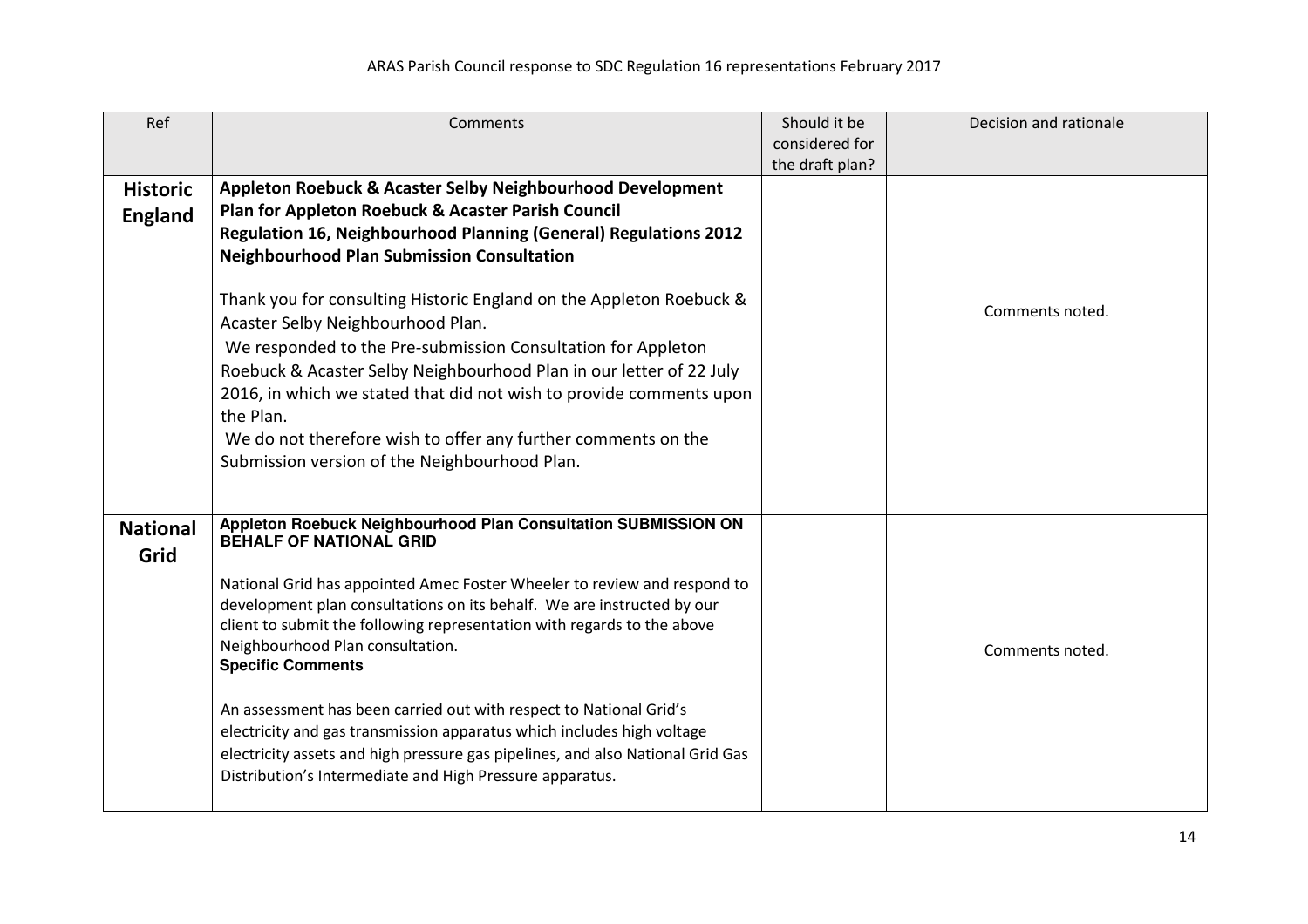| Ref              | Comments                                                                                                                                                                                                                                                                                                                                                                    | Should it be<br>considered for<br>the draft plan? | Decision and rationale |
|------------------|-----------------------------------------------------------------------------------------------------------------------------------------------------------------------------------------------------------------------------------------------------------------------------------------------------------------------------------------------------------------------------|---------------------------------------------------|------------------------|
| National<br>Grid | National Grid has identified that it has no record of such apparatus within<br>the Neighbourhood Plan area.                                                                                                                                                                                                                                                                 |                                                   |                        |
| Coal             | Appleton Roebuck with Acaster Selby Neighbourhood Plan -                                                                                                                                                                                                                                                                                                                    |                                                   |                        |
| <b>Authority</b> | <b>Submission</b>                                                                                                                                                                                                                                                                                                                                                           |                                                   |                        |
|                  | Thank you for the notification of the 21 December 2016<br>consulting The Coal Authority on the above NDP.<br>The Coal Authority is a non-departmental public body which<br>works to protect the public and the environment in coal mining<br>areas. Our statutory role in the planning system is to provide<br>advice about new development in the coalfield areas and also |                                                   | Comments noted.        |
|                  | protect coal resources from unnecessary sterilisation by<br>encouraging their extraction, where practical, prior to the                                                                                                                                                                                                                                                     |                                                   |                        |
|                  | permanent surface development commencing.                                                                                                                                                                                                                                                                                                                                   |                                                   |                        |
|                  | As you will be aware the Neighbourhood Plan area lies within<br>the current defined deep coalfield. This part of the coalfield<br>contains an access agreement from the Coal Authority to extract<br>Coal Bed Methane granted in 2008.                                                                                                                                      |                                                   |                        |